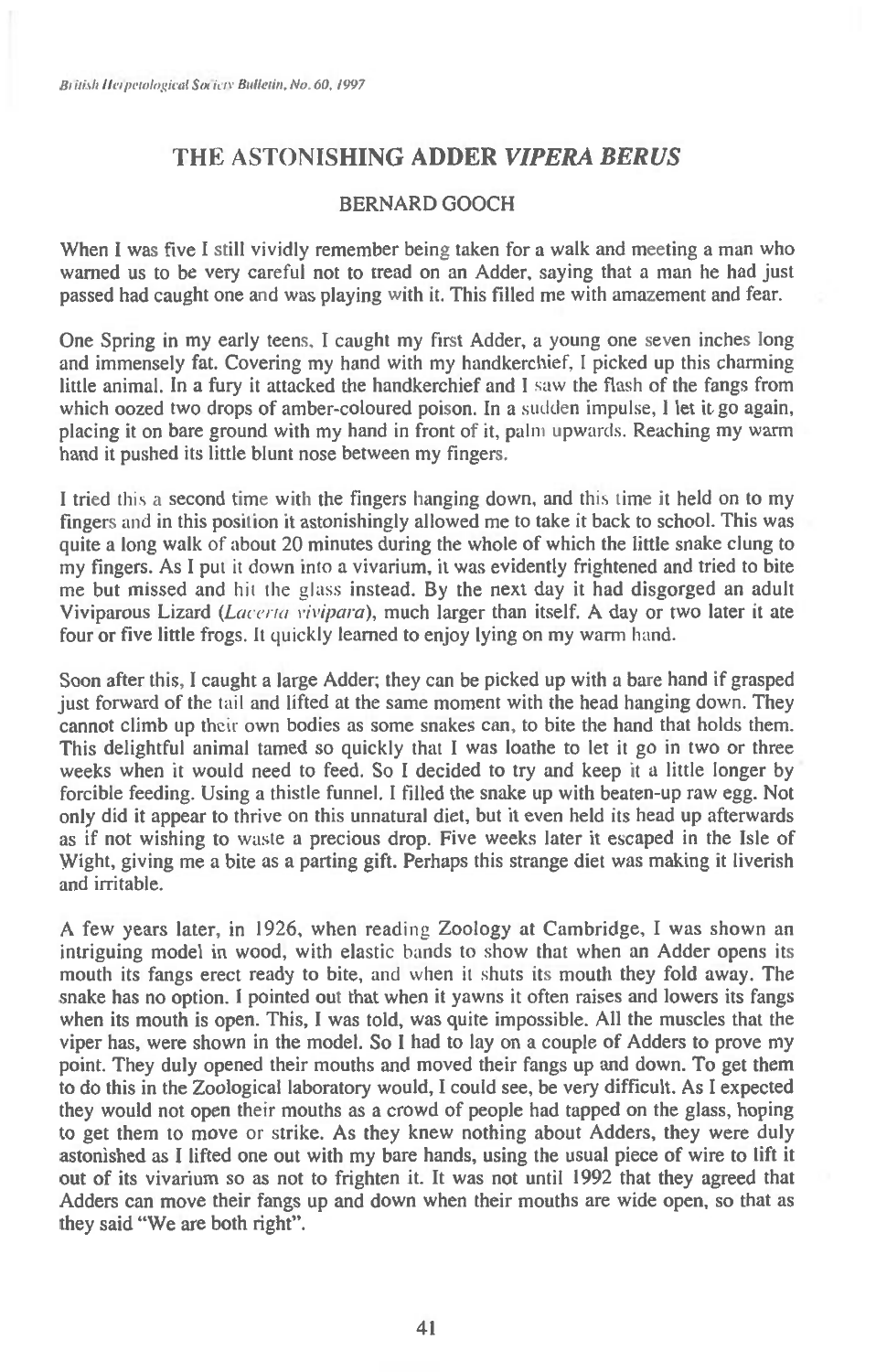**My next encounter with Adders was when my wife and I went to live in Dartmoor, just below the 1.000 ft contour, to find seven or eight Adders living fairly close together in one part of the garden where they got the most sun. To our surprise, one February** after a **snowfall, the snakes came out to find their favourite basking places where the snow** had **already melted. Where it had not, they crept under the snow and also did not hesitate in some cases, to crawl several yards on top of the snow; at this time the temperature was**  49<sup>o</sup>F. One of these garden Adders became astonishingly tame and reliable and did not **bite. For example, it used to climb up onto my shoulder. There it saw my left ear which it used as a convenient step to get up on to my head from which, of course it fell off. But it persisted until one day it put its head between my spectacles and my eye. Clearly I could not allow it to establish a right of way behind my glasses, so I removed the snake and my glasses and disentangled them on my lap.** 

**Years later we moved to Dorset, and in our Swanage garden were delighted to find two Adders on one side of our kitchen garden, and three more in a field on the other side. To find out how effective they were as mousers, I picked up these five and put them in a bag overnight, to find in the morning that four** of them **had disgorged a partly digested mouse as is their custom when captured after having fed.** 

**Many herpetologists state that new-born Adders probably feed on insects, spiders and worms. As my first Adder I caught was seven inches long, I** did not **see why new-born Adders at six and a half inches long should not be able to do** the same. **I saw that I must test this, but** it was **not until we moved near to the Chesil** beach that I **had the opportunity to do so. I took** in **a large pregnant female and put it in my sun-porch to wait events. When the sun** was **too hot, more than** 1209F, **it could and did get into our bedroom to find some shade. Adders rarely eat in** captivity **but this one ate a dead shrew given us by our neighbour's cat. One morning we** saw **eight most wonderful little snakes. When we went near them, they struck at us to violently that they slid forward on the tiled floor. We put them all into a jam-jar which my wife turned upside down onto my bare hand, which they did not bite as they were** not frightened. **I then tipped them into a small vivarium. The astonishing results were published in "British Journal of Herpetology" Vol. 3, No. 6, pp 161-162. Here I** need only recap and say as expected **a full-grown Viviparous Lizard**  *(Laeerta vivipara)* was attacked and swallowed by an Adder much smaller than **itself. The swallowing took seventeen minutes. Quite unexpectedly they tried to bite the glass or anything that the lizard had touched, including each other. In some of these attacks the fangs were not used, in some they were. So it seems they are immune to their own venom. They ignored young Slow-Worms born in their vivarium, but would obviously**  have eaten them if they had come into contact with a lizard **and got the lizard smell.** 

**An unexpected encounter occurred when we were** in Vienna. **A Curator in the Natural History Museum there kindly invited me to come and see his snakes. They turned out to be three or four** *Vipera bents. I* **asked if I could take them out and he said they had never been handled and I would be bitten. However, a suitable piece of wire having been found, I fished them out of their small vivarium one after another without frightening them and lowered them onto my hand where they at once settled down to enjoy the warmth, much to the surprise of the Curator.** 

**On one occasion, as so often, I was asked to remove an Adder from a neighbour's garden, and instead of letting it go in mine, I put it in a small glass vivarium to show a friend whom I was expecting to call on me any minute. When he came I managed to remove the lid of the vivarium without being bitten, and surprisingly the Adder climbed straight out onto my hands and then on to my arms where, not being alarmed it settled down in the warmth of my hands and I was able to handle it freely.**